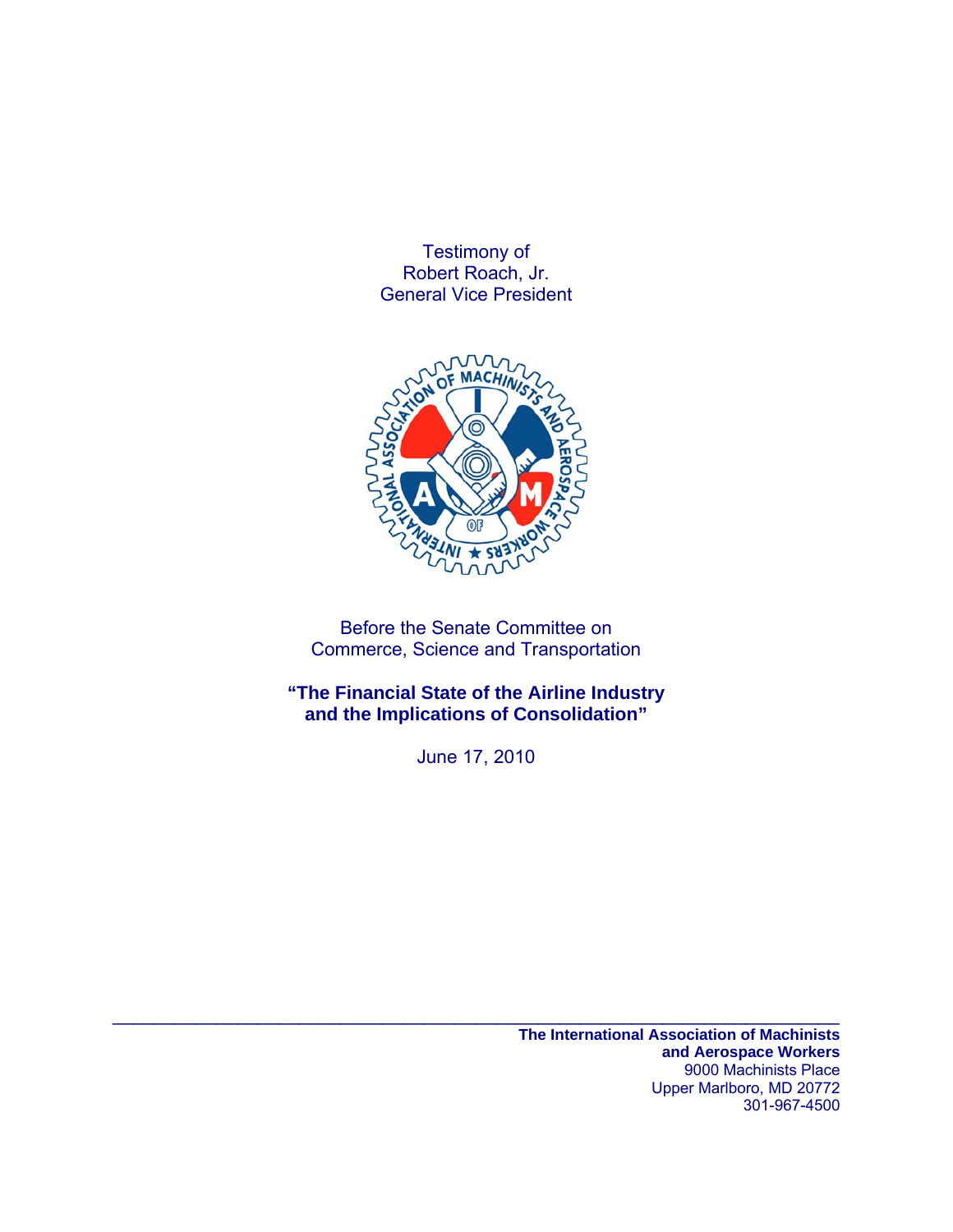### **Testimony of General Vice President Robert Roach, Jr. International Association of Machinists and Aerospace Workers Before the Senate Committee on Commerce, Science and Transportation**

# **"The Financial State of the Airline Industry and the Implications of Consolidation" June 17, 2010**

Thank you, Chairman Rockefeller, Ranking Member Hutchison and members of this Committee for the opportunity to speak to you today. My name is Robert Roach, Jr., General Vice President of the International Association of Machinists and Aerospace Workers (IAM), the largest airline union in North America, which recently entered into an alliance with the Japan Federation of Aviation Workers' Unions (KOHKUREN). In my capacity as a member of the Executive Board and Management Committee of the International Transport Workers' Federation (ITF), I had the ITF review my prepared testimony and they have given their authorization for me to speak on their behalf. My comments today are not only on behalf of the 720,000 members of the Machinists Union, but also reflect the position of 4.6 million ITF members.

The Machinists Union represents United Airlines and/or Continental Airlines workers in the flight attendant; ramp; customer service; reservation agent; fleet technical instructor; maintenance instructor; security guard; and food service employee classifications, plus customer service agents at United's frequent-flier subsidiary, Mileage Plus, Inc. The IAM also represents flight attendants at Continental's wholly-owned subsidiary Continental Micronesia and flight attendants at Continental and United regional partner ExpressJet Airlines. In total, the IAM represents more than 26,000 workers who will be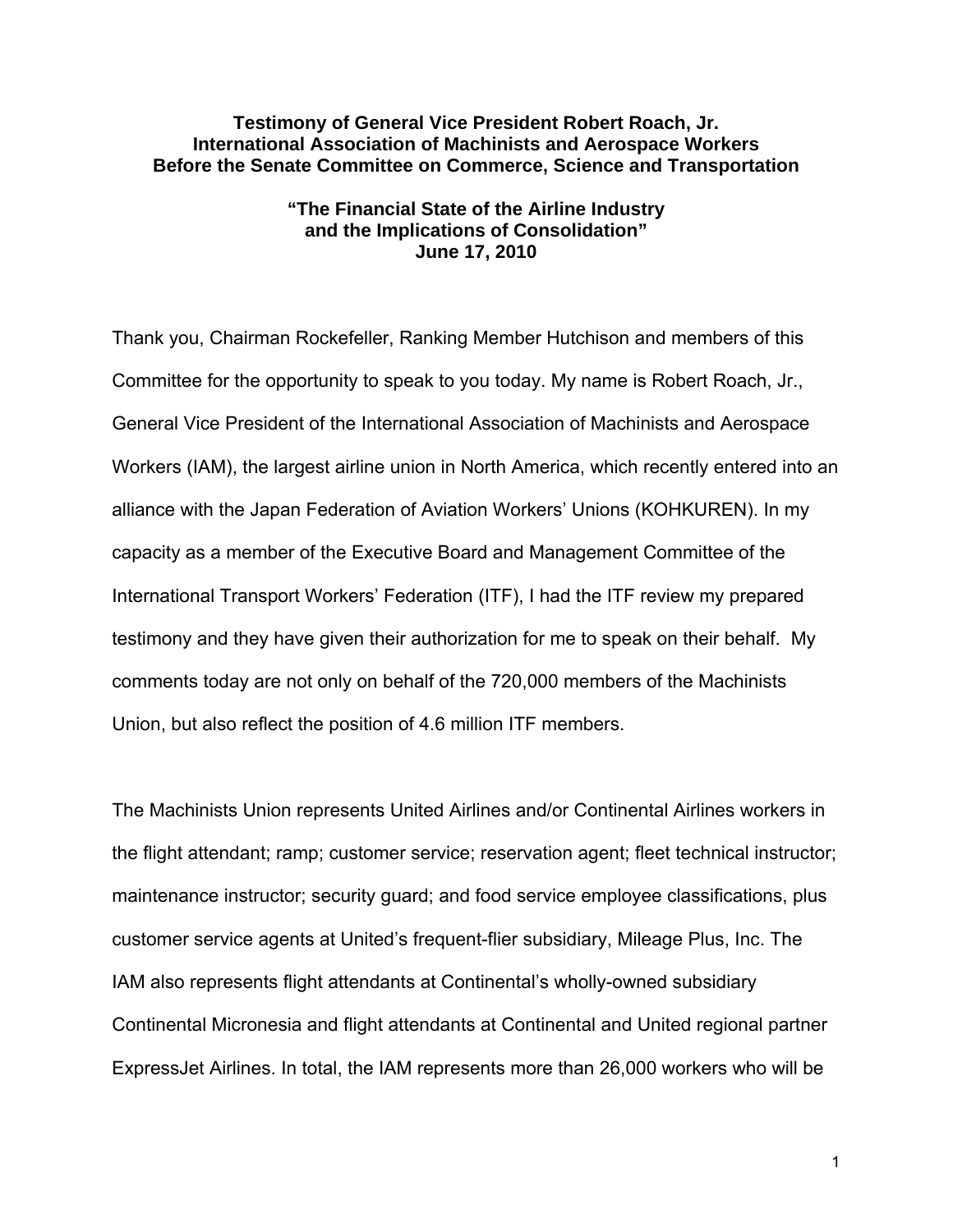affected by this proposed merger. Our bargaining relationship with each airline spans many decades.

#### **Perpetual Crisis**

 $\overline{a}$ 

The airline industry has been in continuous turmoil since the passage of deregulation in 1978. Merger proponents complain about overcapacity as a major reason for industry consolidation, but mergers will not address overcapacity. Braniff, Eastern, Pan Am, TWA, Northwest Airlines, People Express, Aloha Airlines and others have all disappeared from the industry landscape, but the problem of overcapacity remains.

We cannot look at the United-Continental transaction in isolation. As the Delta-Northwest merger moves toward its completion, the United-Continental merger takes center stage. Waiting in the wings is a possible third merger, perhaps between US Airways and American Airlines, each a product of recent consolidation with America West and TWA, respectively. We agree with House Transportation and Infrastructure Committee Chairman James Oberstar when he wrote the Department of Justice stating, "This merger will move the country far down the path of an airline system dominated by three mega-carriers…If United and Continental merge, another domino in a chain of mergers will fall, and there will be strong pressure for further consolidation1."

<sup>1</sup> Chairman James Oberstar's letter to the Department of Justice, May 5, 2010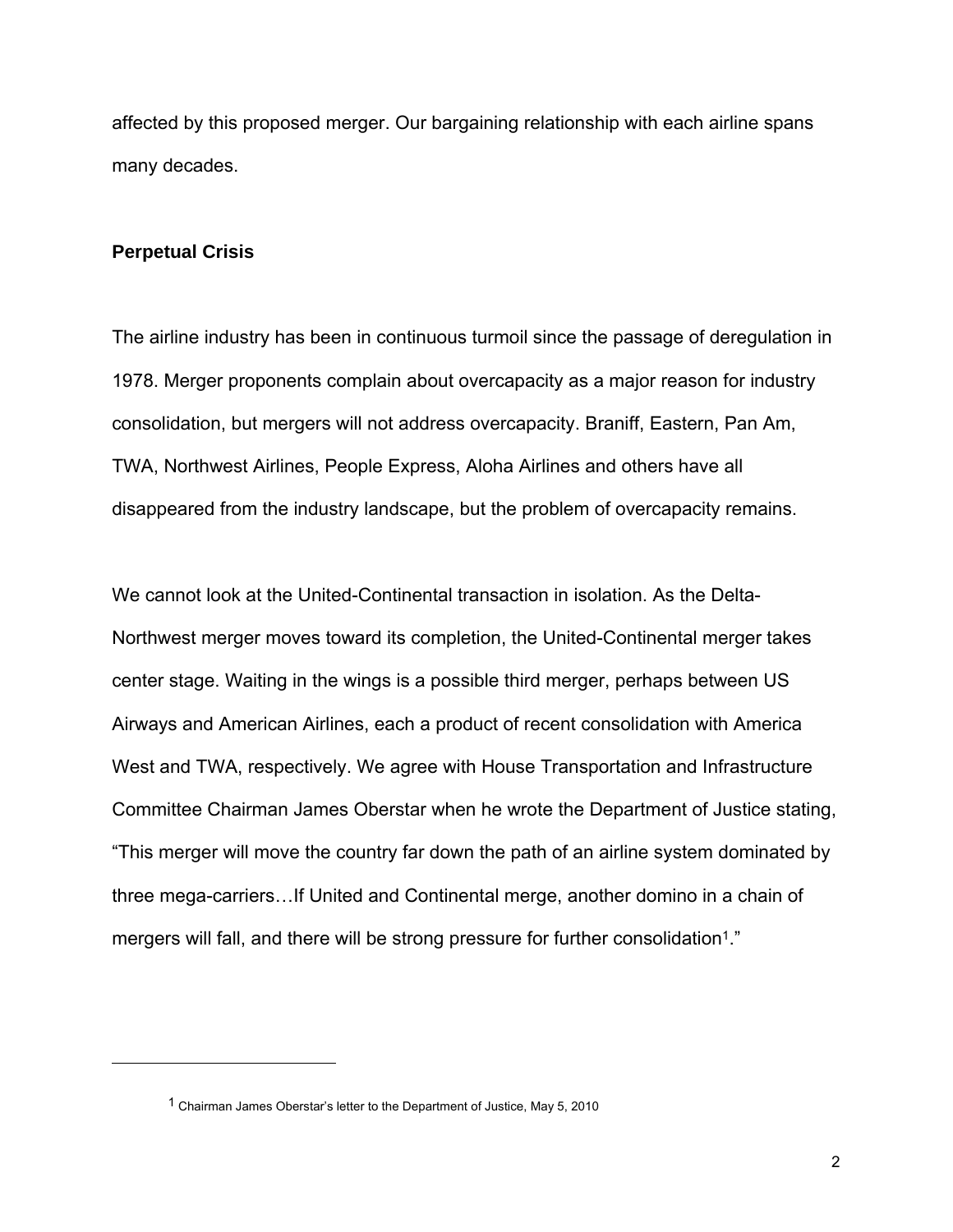Does anyone really believe that having only a few major airlines in operation, each with immense market control and offering consumers fewer choices, will benefit the country? If one of these mega-carriers should fail, how would that impact the country?

The Machinists Union has serious concerns not only about the viability of a combined United/Continental carrier, but also for the long-term sustainability of each carrier independently. In fact, our concern is for the entire industry, and we do not believe mergers alone provide the answers. Congress has spent a considerable amount of time debating the issue of entities that are too big to be allowed to fail. Our concern is we are creating airlines that are too big to succeed.

I am not advocating that we maintain the status quo in the airline industry. When there are problems, we must seek solutions. But perhaps we should take a step back and not rush to judgment or consolidation. It is time we seek a new vision for the future of air transportation in the United States.

It was clear to the Machinists Union in 1993 that deregulation had failed. The Clinton administration recognized the problems facing the air transportation industry and empanelled the National Commission to Ensure a Strong Competitive Airline Industry. One of my predecessors, IAM General Vice President John Peterpaul, served on the Commission. The Commissioners were charged with investigating and devising recommendations that would resolve the crisis in the industry and return it to financial health and stability.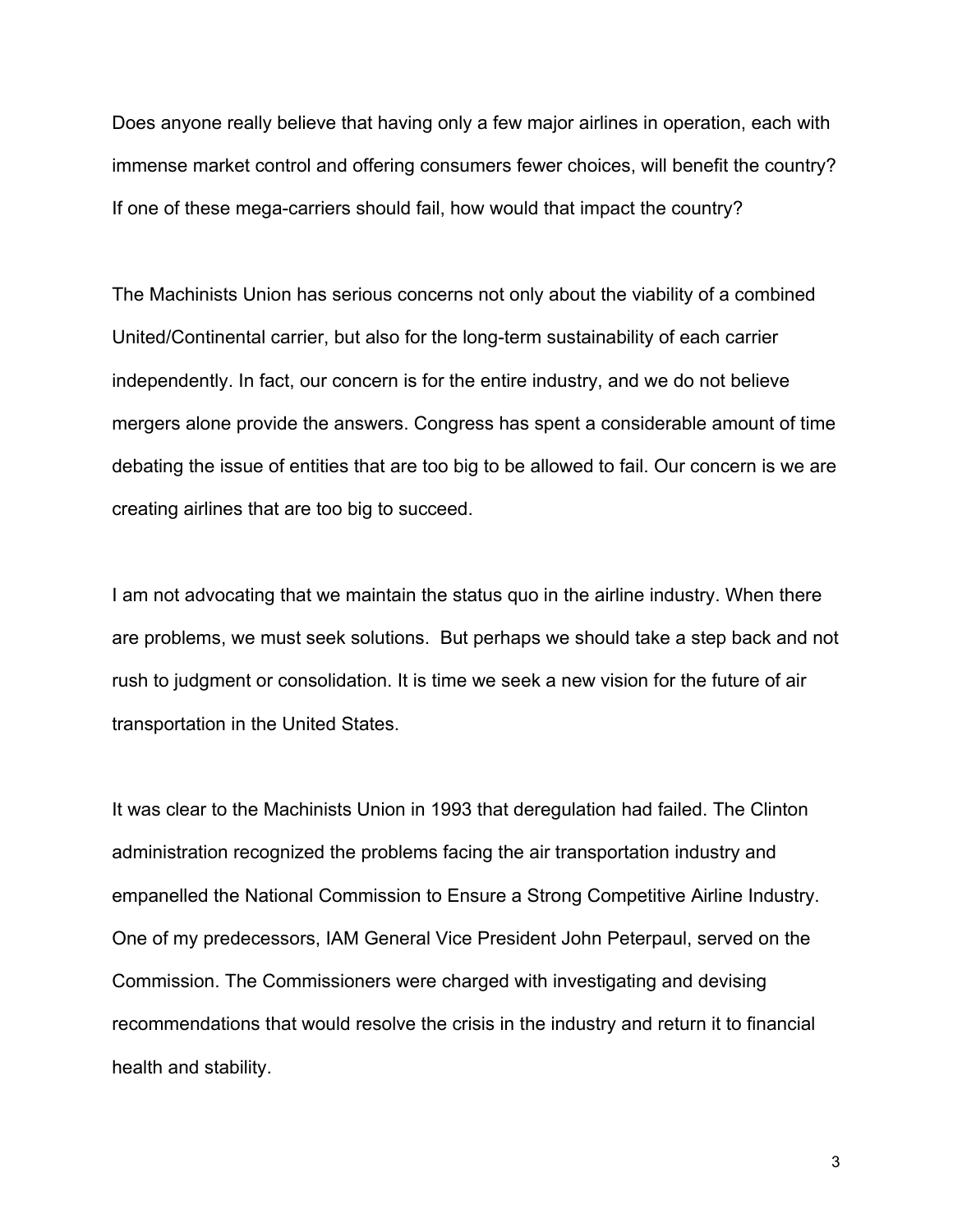The Committee essentially recommended no substantial regulatory changes and believed that market forces would stabilize the industry. The IAM's representative on the Commission was the only dissenter, arguing that deregulation destabilized the industry and government intervention was necessary.

This country needs the major airlines, or so-called legacy carriers. While low-cost carriers fill an important niche, the air transportation system would collapse without traditional hub-and-spoke carriers. If you want to fly to Europe, Asia, South America or the Middle East you will be flying one of the legacy carriers, or another nation's airline. As John Peterpaul said, "Hubs serve as collection and distribution centers for air traffic, making it possible to serve many more communities than would be feasible with simple linear, point-to point service."2 It is a mistake to think that as legacy airlines merge and hubs are eliminated that start-ups or low-cost carriers are capable of filling the void.

The Machinists Union's assertion that deregulation had failed to deliver on its promises was ignored in 1993 in favor of supporting airline industry executives who advocated staying the course. Congress now has another chance to make effective changes to this industry.

<sup>2</sup> *Dissenting Opinion*, by Commissioner John Peterpaul to the Report of the National Commission to Ensure a Strong Competitive Airline Industry, August 19, 1993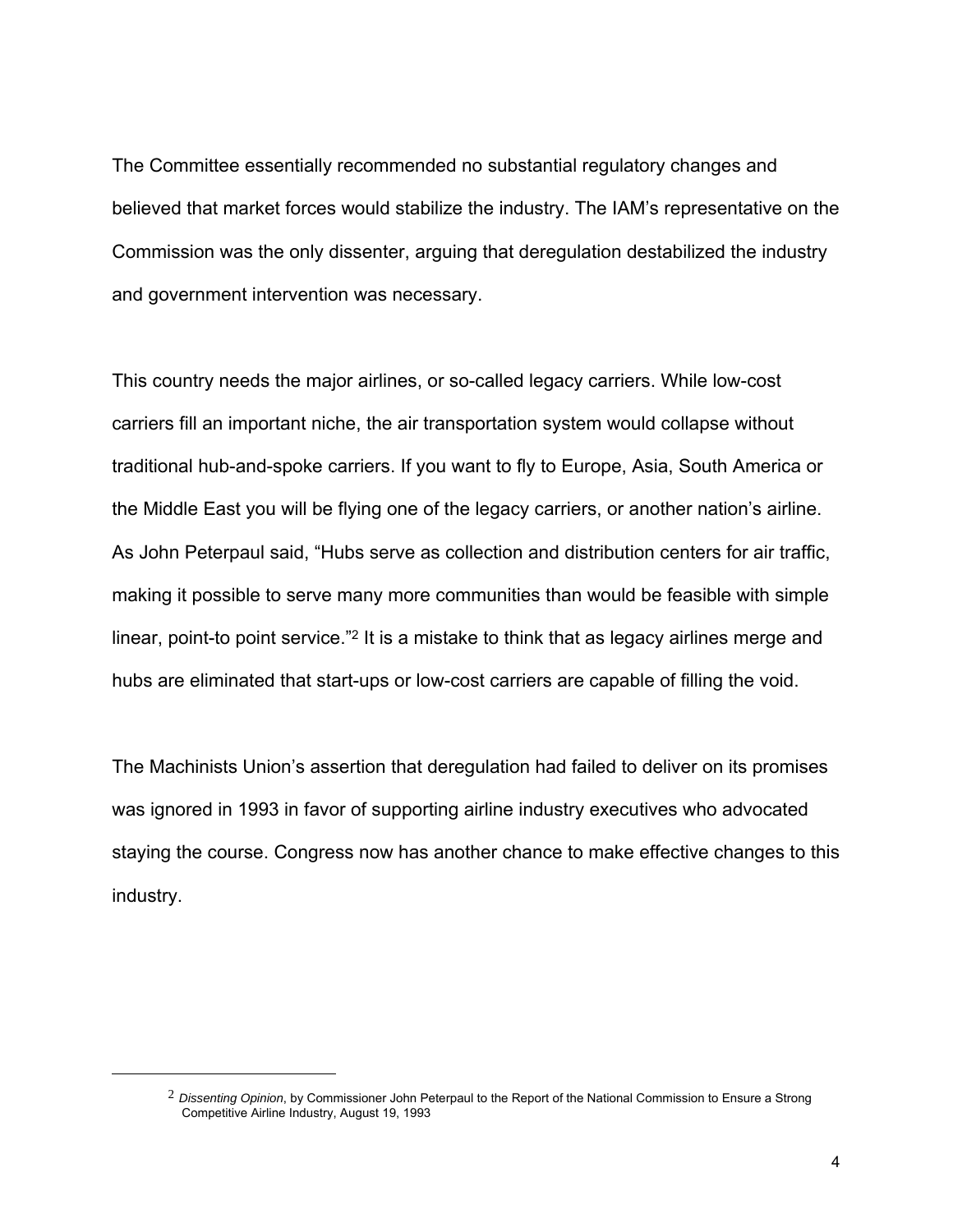United and US Airways' pension terminations alone have cost the Pension Benefit Guaranty Board (PBGC) \$10 billion and beneficiaries \$5 billion3. Inflation-adjusted salaries for airline employees have grown less than 5% since 19793. There have been 162 airline bankruptcy filings since 19784, with bankruptcies accelerating in the last decade, including the liquidations of Aloha Airlines, ATA and Midway Airlines. Since 1978, 150 low-cost carriers began operations, with less than a dozen still providing service today.4 More than 100 communities have lost all commercial air service in the last 10 years.<sup>4</sup> The industry has lost more than \$60 billion in the last decade, and 163,000 industry jobs have disappeared since 2001. 5

The so-called low-cost airlines are not immune to the industry's problems and are also looking for additional consolidation to help them survive. For example, US Airways, which became a low-cost carrier after two bankruptcies and a merger with America West Airlines, is now aggressively seeking a merger partner. "Further down the road there's a high probability that US Airways will wind up merging with either United, Delta or American," said US Airways President Scott Kirby.6

Even Alfred Kahn, the major architect of deregulation, has said, "I must concede that the industry has demonstrated a more severe and chronic susceptibility to destructive

<sup>3</sup>*Airline Deregulation*, United States Government Accountability Office Report GAO-06-630, June 2006

<sup>4</sup> *Flying Blind*, Dēmos, 2009

 $<sup>5</sup>$  Testimony by ATA President and CEO Jim May Before House Appropriations Subcommittee on Transportation,</sup> Housing, Urban Development and Related Agencies on Aviation Stakeholder Priorities for Maintaining a Safe and Viable Aviation System, March 18, 2010

<sup>6</sup> *US Airways: Merger Probability Is High,* by Ted Reed, TheStreet.com, June 1, 2010 http://www.thestreet.com/story/10771279/1/us-airways-merger-probability-is-high.html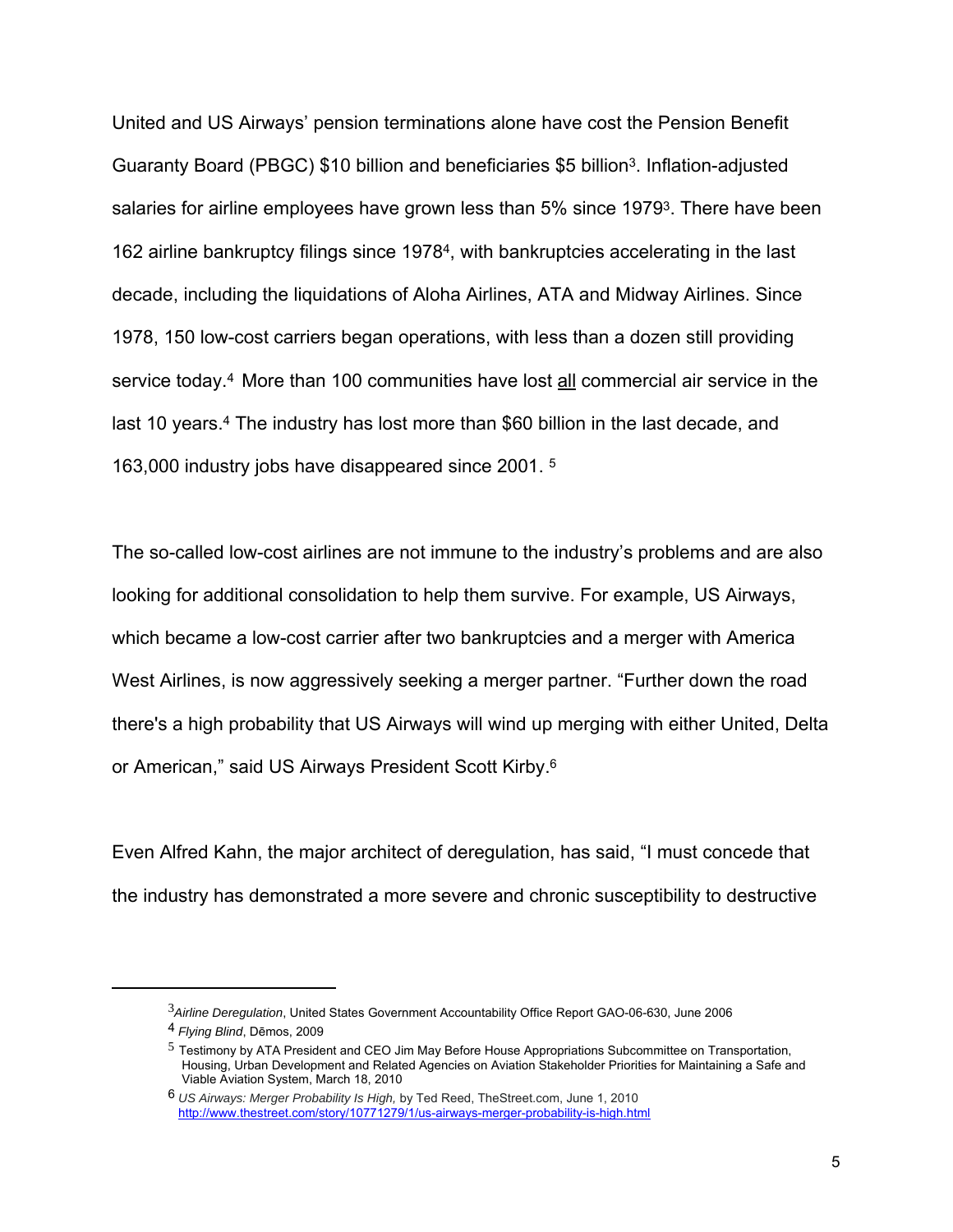competition than I, along with the other enthusiastic proponents of deregulation, was prepared to concede or predict." 7

This industry is crying out for limited re-regulation.

Deregulation in this industry – and others –has had disastrous effects. Left completely to their own devices, corporations put their profits first without regard to the impact it has on the nation.

The 2007 financial and housing meltdown was a result of unregulated corporate greed in the banking and mortgage industries. Instead of only traditional banks offering mortgages, non-banks were allowed to enter the mortgage market. Predatory lenders aggressively targeted unqualified borrowers. Investment banks sold mortgage packages to Wall Street – all largely unregulated. When the mortgages defaulted – because many should never have been made in the first place – Wall Street collapsed, and took the rest of the economy with it.

One only has to look at the news this evening to see the toxic results of energy industry deregulation suffocating our Gulf shores. Local fishing and tourism industries are being destroyed, not to mention the cataclysmic environmental impact. Oversight and

<sup>7</sup> *Change, Challenge, and Competition: A Review of the Airline Commission Report"*, by Alfred E. Kahn, 1993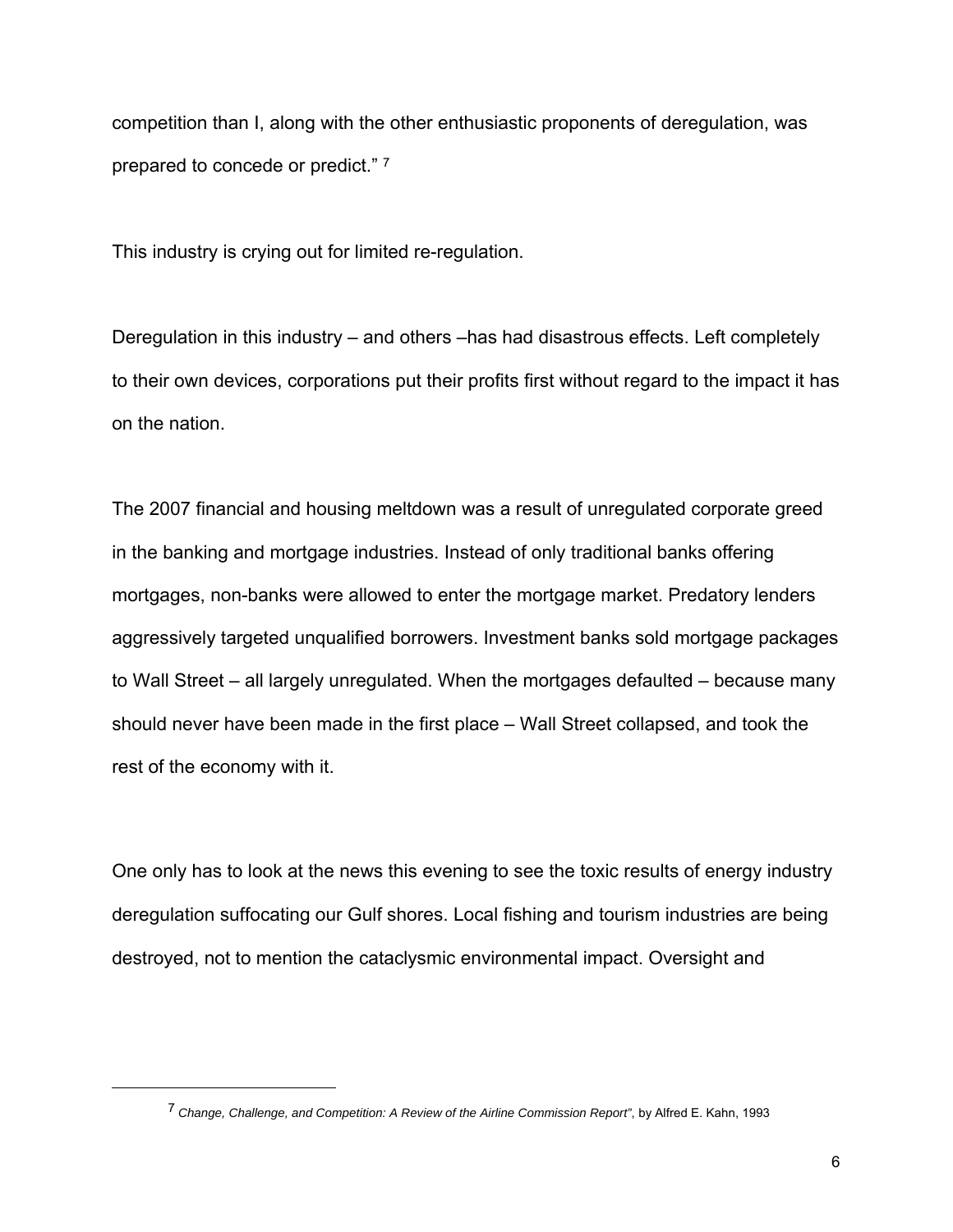enforcement of BP's operations were woefully inadequate, in spite of a decade of documented safety violations at BP locations across the United States. 8

Some industries are too critical to the United States to be allowed to regulate themselves. The airline industry needs to be stabilized because it drives \$1.4 trillion in economic activity and contributes \$692 billion per year to the Gross Domestic Product (GDP).9 It is too vital to the nation's commerce to be ignored, taken for granted or left to its own destructive ways.

Today, Congress is considering increased oversight of both the financial and oil industries to provide more regulation. Such action is necessary and long overdue, but it took catastrophes to prompt action. There have been three decades worth of evidence that airline deregulation has failed. At what point do we take another look at this beleaguered airline industry? We need to be forward-thinking before we are asked to bailout the airline industry – again.

It is clear that airline deregulation has failed to deliver on its promises of a stable and profitable industry, and staying the course will continue the industry's downward spiral. Airline bankruptcies will continue, more proud airlines will disappear, employees will continue to suffer and passengers will receive less service. Albert Einstein said, "Insanity is doing the same thing over and over again and expecting a different result."

<sup>8</sup>*Reports at BP Over Years Find History of Problems*, By Abrahm Lustgarten and Ryan Knutson. Washington Post, June 8, 2010

<sup>9</sup>*The World Airline Report*, Air Transport World, June 1, 2009 http://atwonline.com/eco-aviation/article/world-airline-report-0309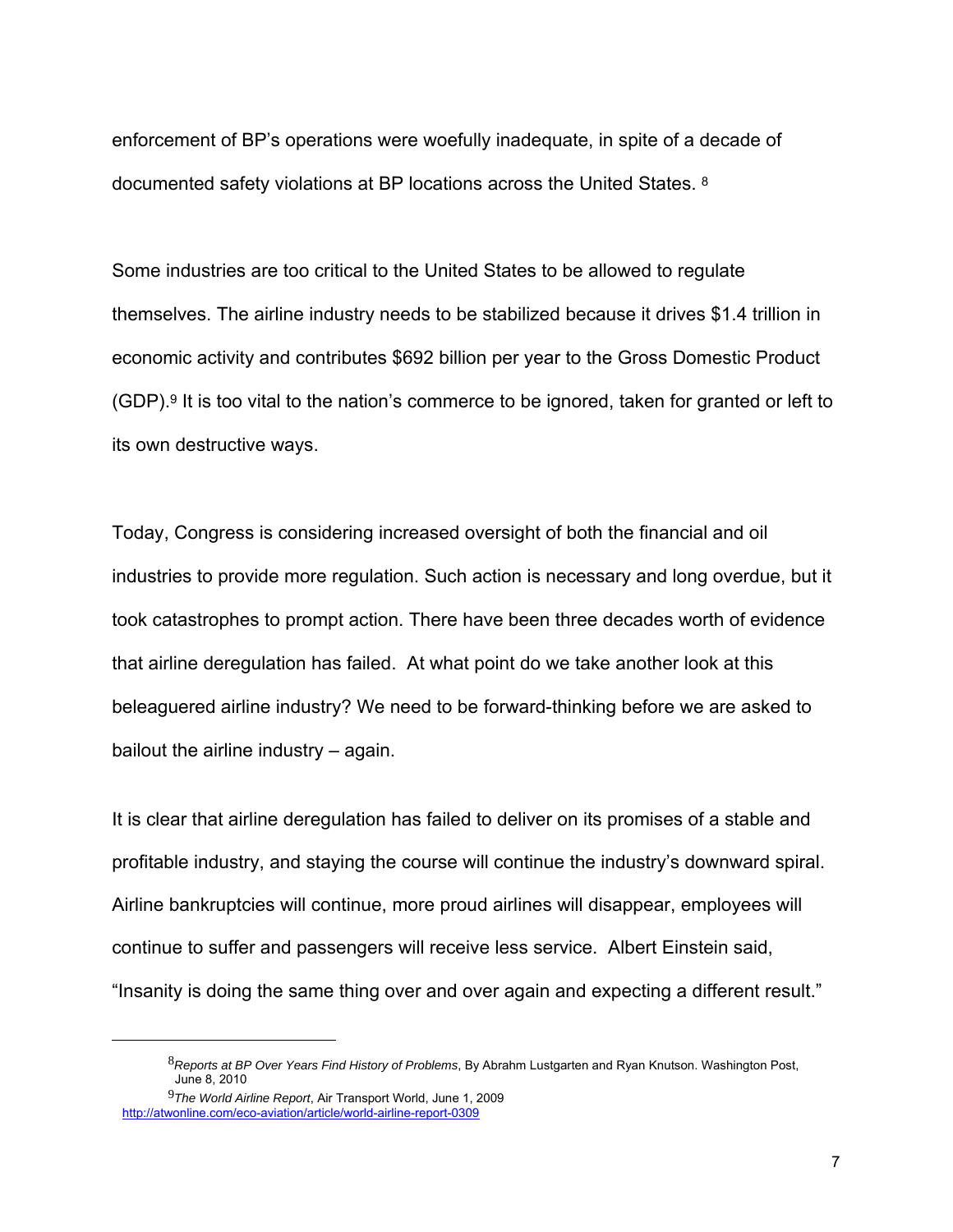We can close our eyes and believe that repeating the same mistake for thirty years will eventually bring different results, or we can effect real change and have an efficient and competitive air transportation industry.

I do not propose a complete return to the days of the Civil Aeronautics Board and complete re-regulation, but some additional form of government involvement is necessary.

Although I do not agree with everything former American Airlines CEO Robert Crandall says about the airline industry, I share his opinion that, "market–based approaches alone have not and will not produce the aviation system our country needs" and that "some form of government intervention is required."10

The IAM believes fares need to be regulated. We must have fare minimums, because if an airline is allowed to charge less for a ticket than it costs to provide the service, we will have more airline bankruptcies and further consolidation until we have only a single airline left in the United States.

Airline business plans today focus on lowering standards, eliminating services and reducing ticket prices to the bone to put competitors out of business, making a profitable industry impossible. The GAO estimates that median ticket prices have dropped nearly

1

<sup>10</sup> *Charge More, Merge Less, Fly Better,* by Robert Crandall, The New York Times OP-ED, April 21, 2008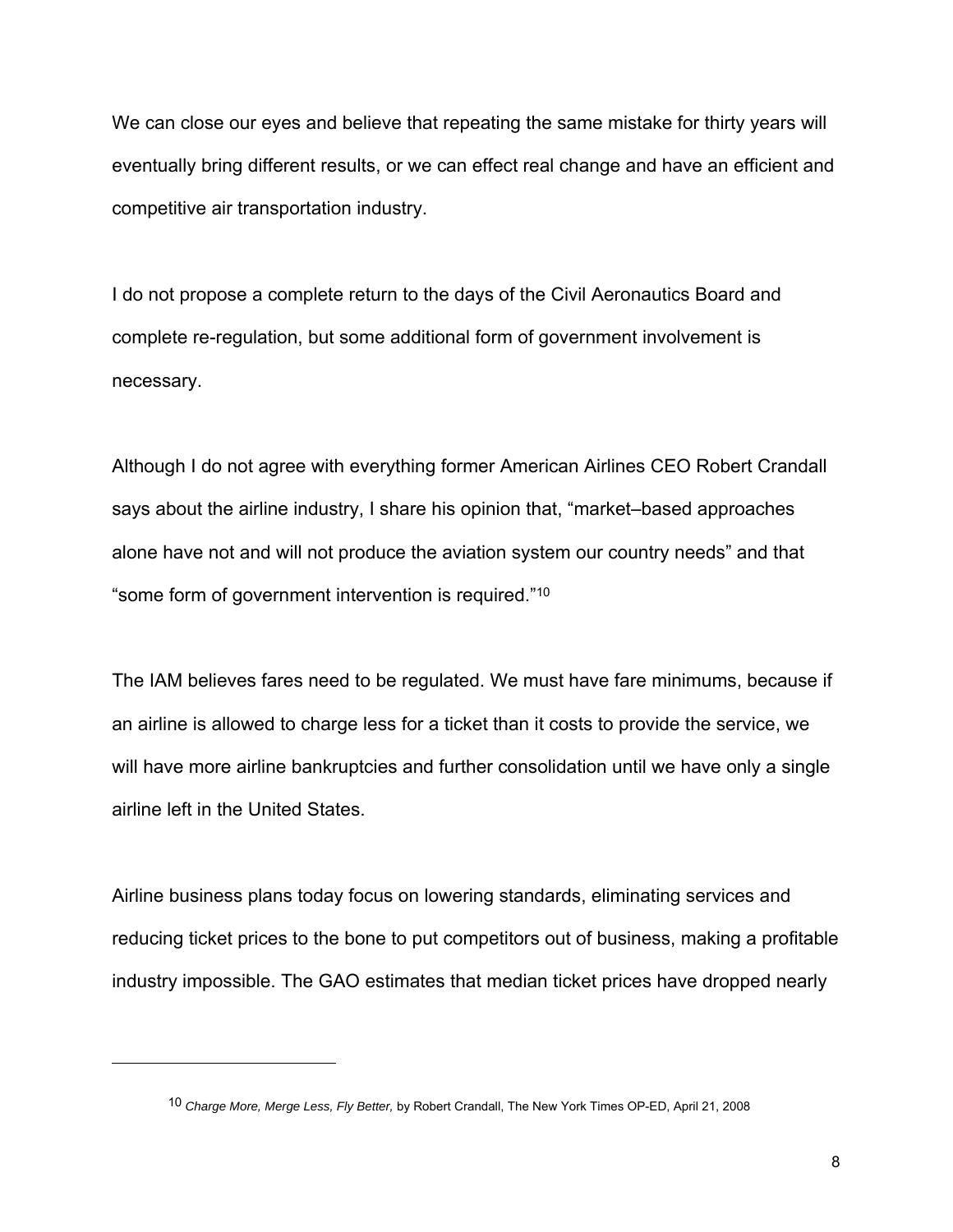40% since 1980, although the costs of aircraft, airport leases and fuel have increased dramatically.11 Employees have been subsidizing the low ticket prices. No business can survive if they sell their product for less than what it costs to deliver their goods.

The long-term cost of under pricing tickets is too extreme. Pan Am, TWA, Eastern, Northwest and Aloha Airlines all survived for more than half a century, but could not endure the insanity of cutting prices to eliminate the competition.

### **Merger Scrutiny**

1

Although we have met with United and Continental both separately and jointly, information has been slow in coming. The Machinists Union and our 26,000 members at the two airlines do not have enough details about the merger's impact on employees to determine if this merger would be in their best interests. The carriers admit that many of our most important issues, such as pensions, workforce integration, union representation, prevailing wages and working conditions will largely remain unresolved until after the Department of Justice rules on the merger. To the carriers' credit, they have agreed to a communication system through which we can obtain the information to address employee concerns, but that does not answer our questions today.

United Airlines has \$8.5 billion in long-term debt<sup>12</sup>, and Continental has \$5.3 billion in long-term debt<sup>13</sup> – and they are considered healthy by industry standards. The merged

<sup>11</sup> *Airline Deregulation*, United States Government Accountability Office Report GAO-06-630, June 2006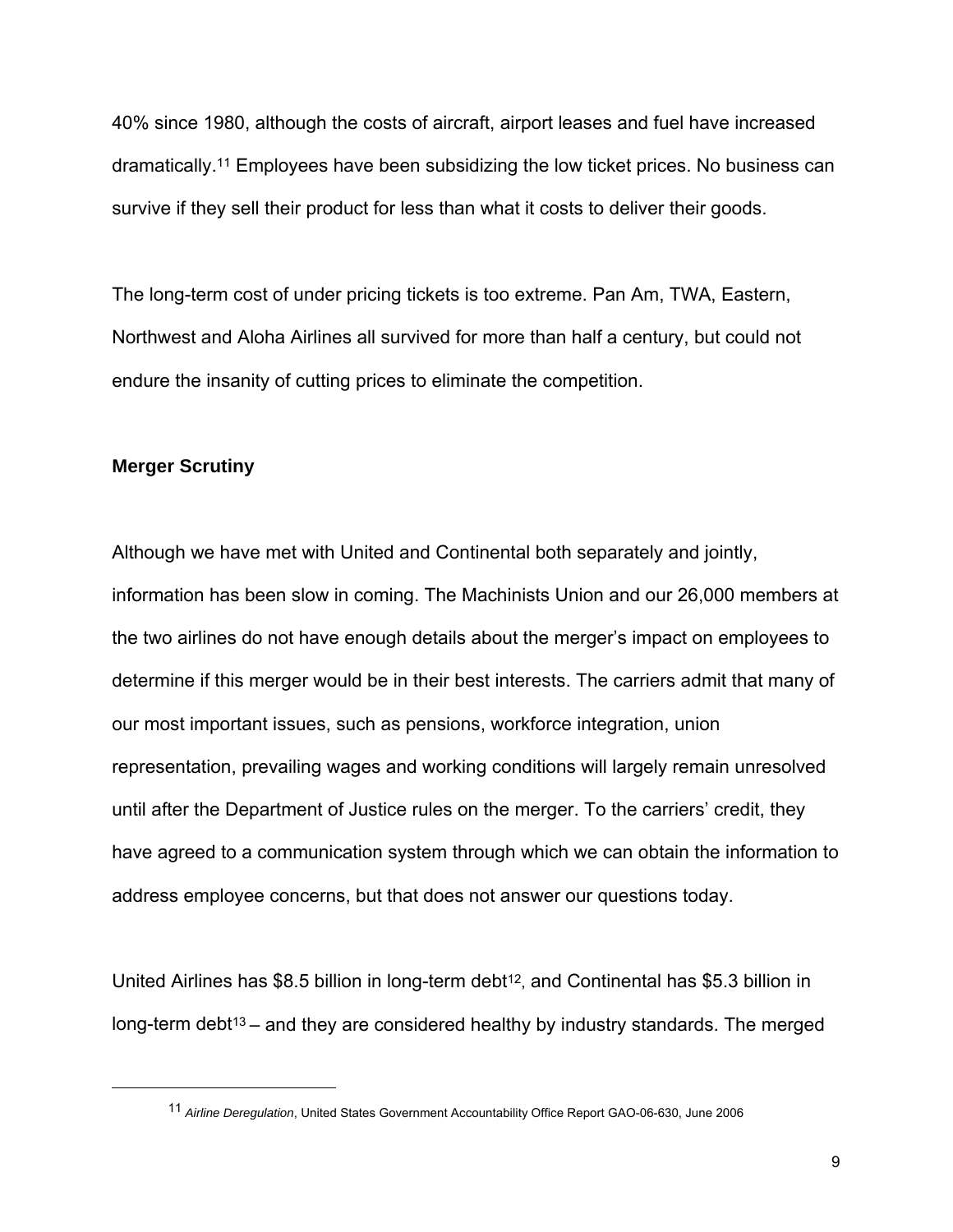entity would start out \$13.8 billion in debt. What is their business plan to deal with the debt structure?

Merging airlines is much more difficult than just painting planes and combining websites. American Airlines' 2001 acquisition of TWA's assets resulted in tremendous job loss, employee integration problems and the closing of a hub in St. Louis, Missouri. The America West-US Airways merger cost the city of Pittsburgh, Pennsylvania its hub, and employee integration problems for some classifications persist five years after the merger. The 2008 Delta-Northwest merger is still far from being completed and managements' promises to preserve all front-line jobs in the merger were quickly broken.

With tens of thousands of employees from two different corporate cultures involved, jobs are inevitably lost in mergers and integrating employees groups is never as smooth as management claims. As with any service industry, employees upset with management provide an inferior product. How employees are treated in this merger will ultimately determine its fate. Southwest Airlines founder Herb Kelleher has said, "Happy and pleased employees take care of the customers. And happy customers take care of shareholders by coming back.14" An airline merger that does not take employees into consideration has the potential to take two viable carriers and create a combined airline destined to fail.

<sup>&</sup>lt;sup>12</sup>Continental Airlines 10-K filing with the Securities and Exchange Commission, filed 2/17/10.

<sup>13</sup> United Airlines 10-K filing with the Securities and Exchange Commission, filed 2/26/2010.

<sup>14</sup> *From the Corner Office* - *Herb Kelleher*, by Mary Vinnedge, Retrieved from success.com on May 26, 2010, http://www.successmagazine.com/From-the-Corner-Office-Herb-Kelleher/PARAMS/article/390/channel/19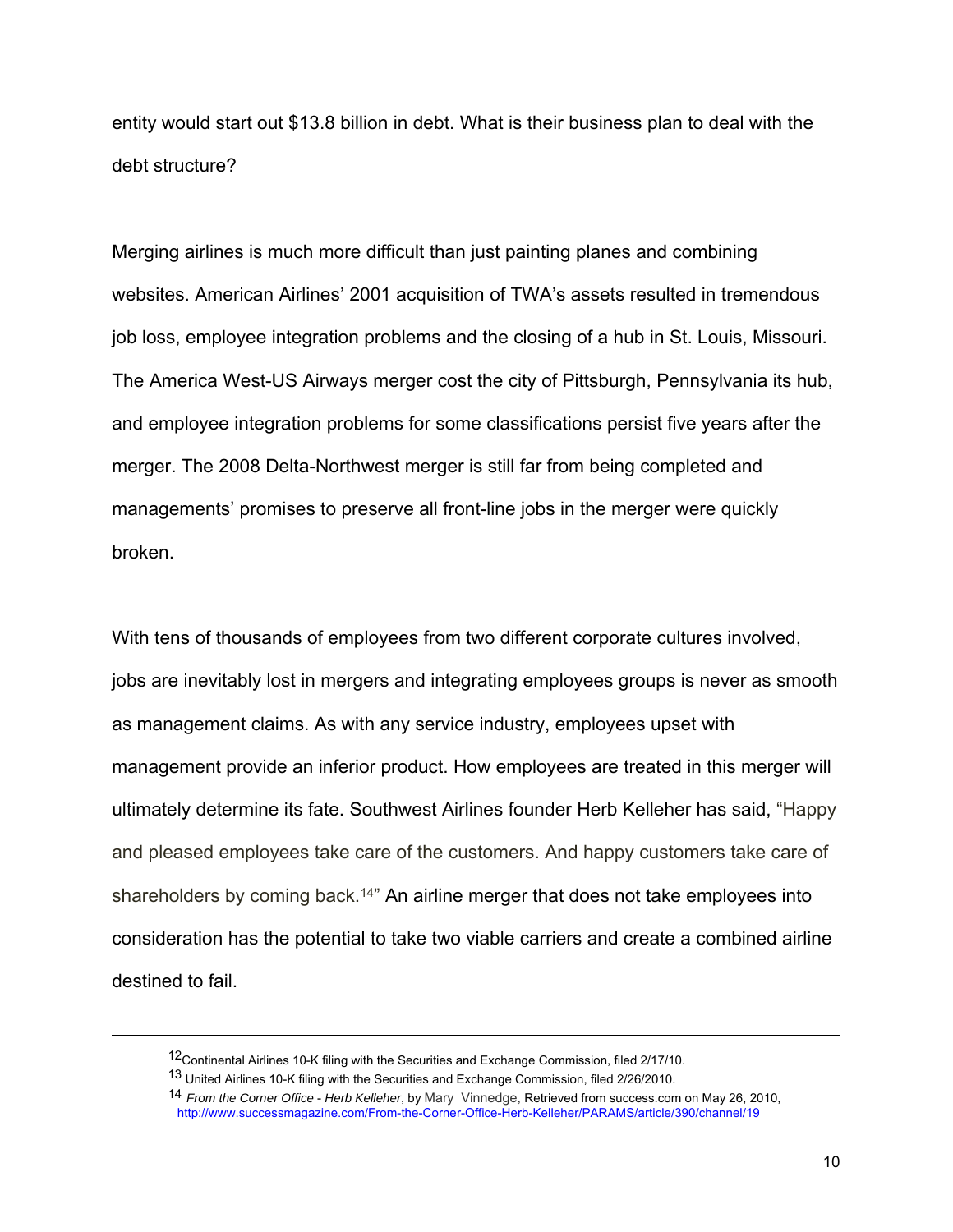#### **Airline Alliances**

Several years ago, the IAM raised concerns with respect to airline alliances. In our opinion, these alliances served as a potential mechanism for allowing airlines a path around antitrust laws. Unfortunately, our concerns have been substantiated. In some cases, they have served as the foundation for airlines to consolidate their operations. Time and time again, consolidations are announced only after both airlines have operated in the same airline alliance structure.

Continental and United Airlines represent the latest consolidation of airlines in the same alliance. Continental's membership in the Star Alliance essentially started a merger on the installment plan. Given the prevalence of alliances here at home, what will alliances ultimately mean for the traveling public, particularly if they lead to further consolidation and route frequencies are cut, if not altogether abandoned?

The implications for worldwide air travel are even more profound, particularly for U.S. consumers. Given the rapid acceleration of outsourcing of most job classifications, will alliances result in the outsourcing of most domestic work on carriers to workers at airlines in other countries? We have already seen thousands of U.S. aviation jobs shifted to countries like China, Singapore, and the Philippines as U.S. air carriers outsource call centers and maintenance work. Given the lack of proper oversight by the FAA, as well as inadequate quality control mechanisms, this development should raise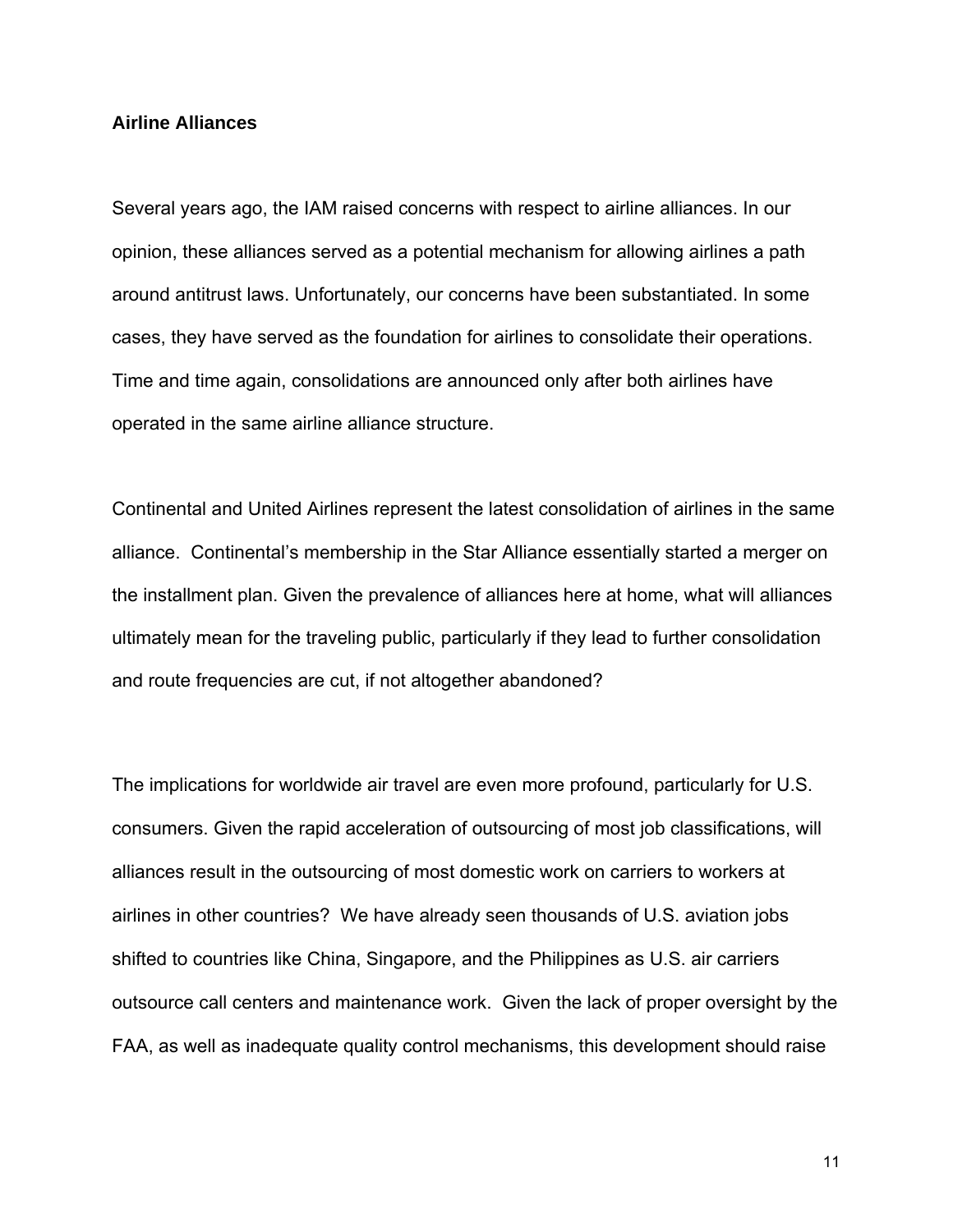alarms for any policymaker that sees domestic job security and consumer interests a priority.

#### **Effects of the Merger on Hubs**

The effects of a Continental/United merger would be felt most resoundingly in the upper Midwest and Mid-Atlantic states. The new carrier would most likely eliminate or downsize at least two of its hubs, in Cleveland, OH (CLE) and Washington-Dulles (IAD) in order to remove excess capacity. Closing hubs initiates a cascade of job loss that begins with airline employees and continues throughout the community to firms that provide services to the airline.

In the Midwest, United's leadership position at Chicago-O'Hare (ORD) could mean the elimination of Continental's CLE hub operation. CLE is only 307 miles from ORD. Continental's CLE hub is the smallest of their three hubs and has just recently started to grow again following post 9/11 downsizing. United is Chicago's hometown airline with unparalleled facilities and routes from ORD. CLE and the northern Ohio area have already been suffering greatly from the economic downturn and the mortgage crisis, and eliminating a major local employer would have drastic effects on the local economy.

Such a move would dramatically affect air service for the northern Ohio area, for which CLE serves as the closest major hub. Large corporations with their headquarters in CLE, such as National City Corporation, American Greetings, Eaton, Forest City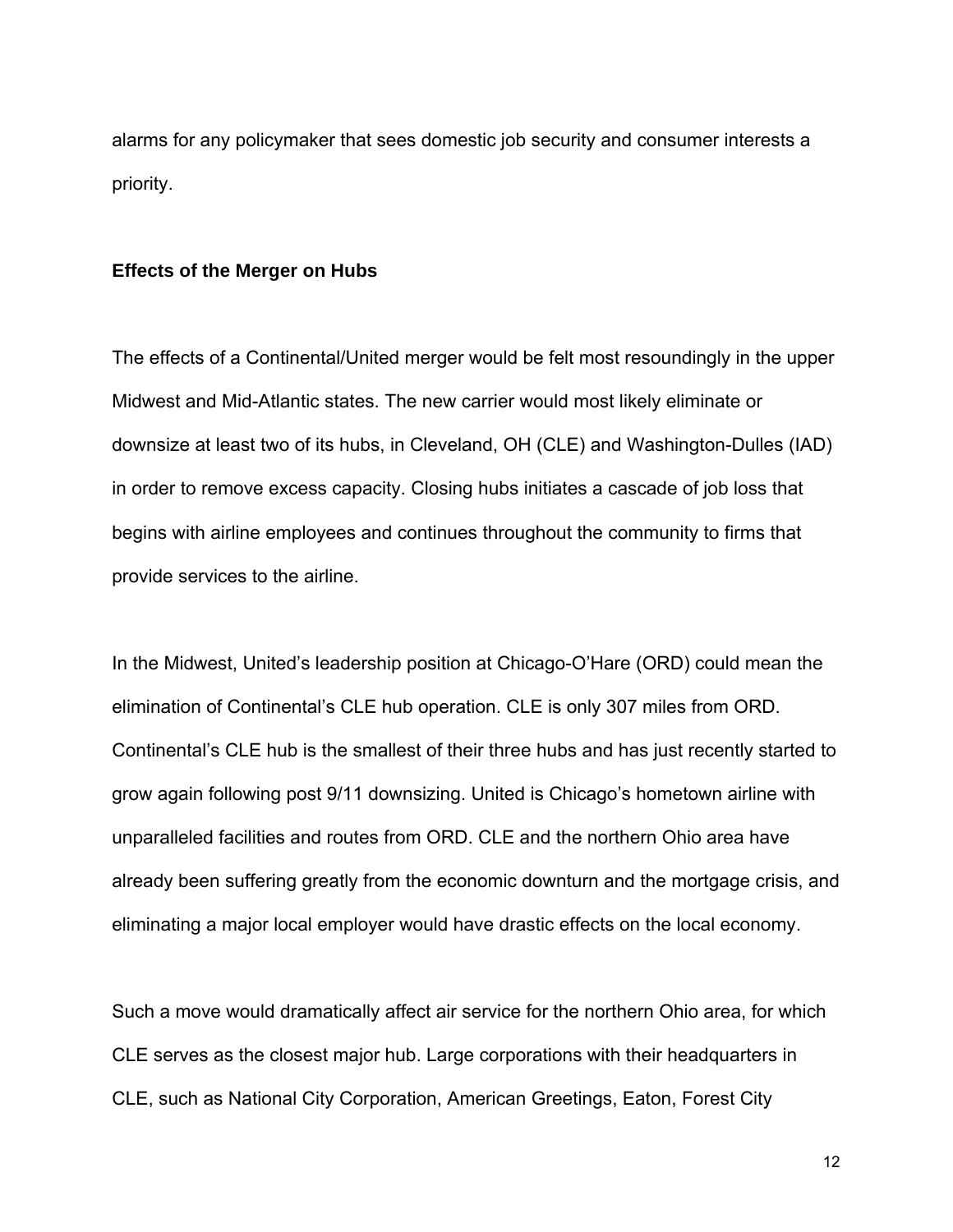Enterprises, Sherwin-Williams Paints, Key Bank and Progressive Auto Insurance would lose access to direct domestic and international flights. Communities through Michigan, Kentucky, Tennessee, Ohio, Illinois, Wisconsin, and other states would lose their regional jet service operated by Continental Express, in many cases leaving them only with one airline alternative.

A different situation exists in the Northeast, where United's smaller IAD hub is only 215 miles from Continental's EWR "Global Gateway." EWR is Continental's primary international hub with nonstop service to nearly 100 destinations outside the United States. IAD serves as United's primary gateway to Europe, but its size and scope is nowhere near matching Continental's EWR operation.

Due to the large size of the local Washington, D.C. market, it is presumed that instead of a full-fledged hub closure, IAD would be downsized into a much smaller hub or a large focus city. IAD benefits from the fact that there is a perimeter restriction on flights from nearby Reagan National Airport (DCA) to destinations more than 1,500 miles away, which requires most flights to the West Coast to be operated out of IAD.

A Continental/United combination would also concentrate competition at many non-hub airports. They would be the largest carrier at Boston Logan (BOS), number 3 at New Your-LaGuardia (LGA), number 4 at New York–Kennedy (JFK), and the second largest carrier in Honolulu, Hawaii (HNL) after Hawaiian Airlines. At all of these airports it would be necessary to combine personnel and facilities, which would most likely result in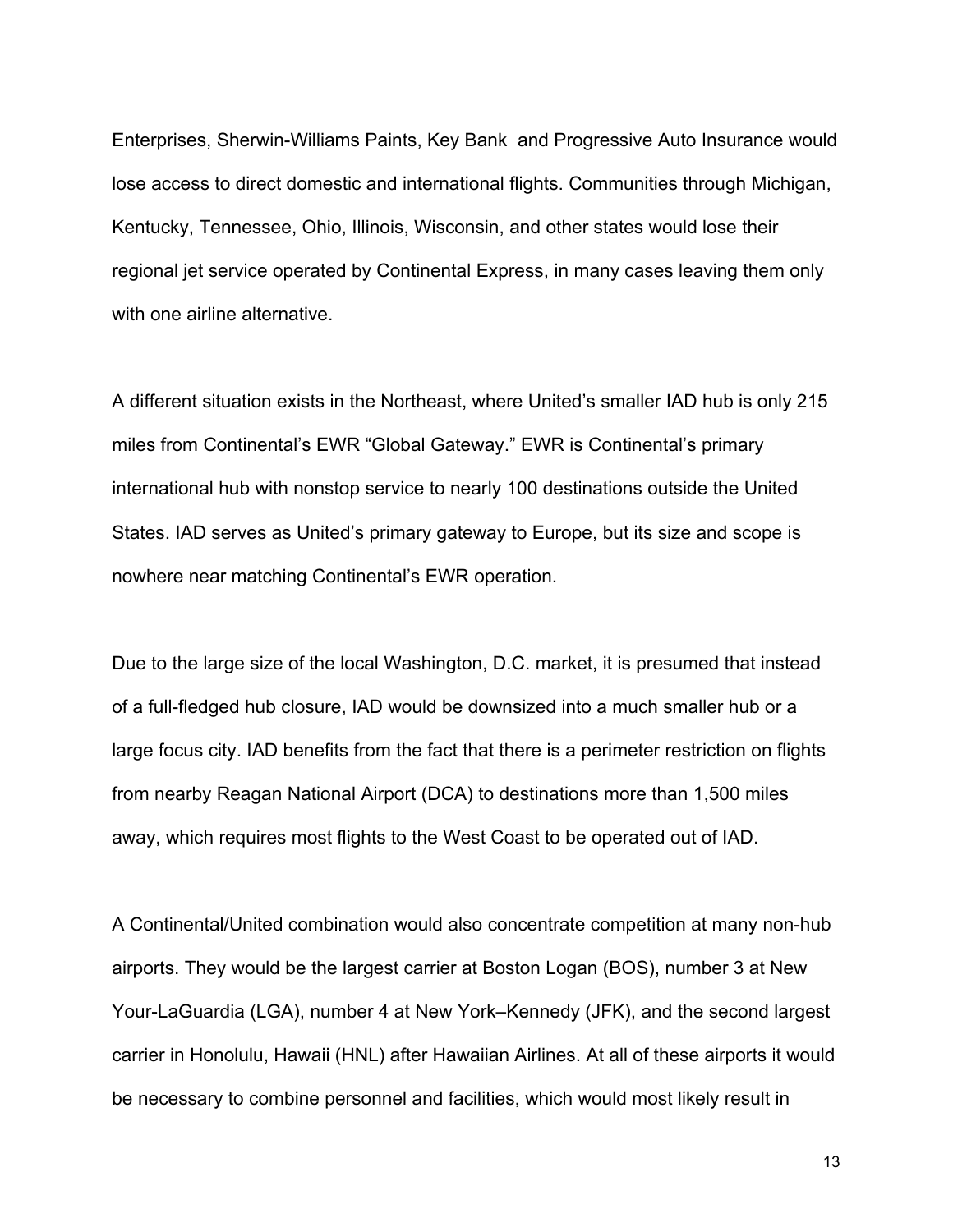layoffs.

We have to ask ourselves if the merging of these carriers and wholesale reshaping of the industry will destroy competition and harm consumers on routes throughout the United States.

As details about the combined carriers' business plan emerge, it must be closely scrutinized to determine if a merger will result in a successful entity or not. We ask Congress to help us determine if this transaction will be good for employees and consumers.

### **Pensions**

The Machinists Union is concerned that employees could lose defined benefit pension plans as a result of the merger. Continental ramp service, stock clerks and public contact employees all participate in a Continental company-sponsored single-employer defined benefit pension plan, while their IAM-represented counterparts at United participate in the multi-employer IAM National Pension Plan (NPP). Continental's IAMrepresented flight attendants also participate in one of Continental's defined benefit pension plans and have negotiated the IAM NPP as a contingency plan. United flight attendants do not currently have a defined benefit pension plan, and the Pension Benefit Guaranty Corporation (PBGC) has prohibited United from sponsoring a singleemployer pension plan.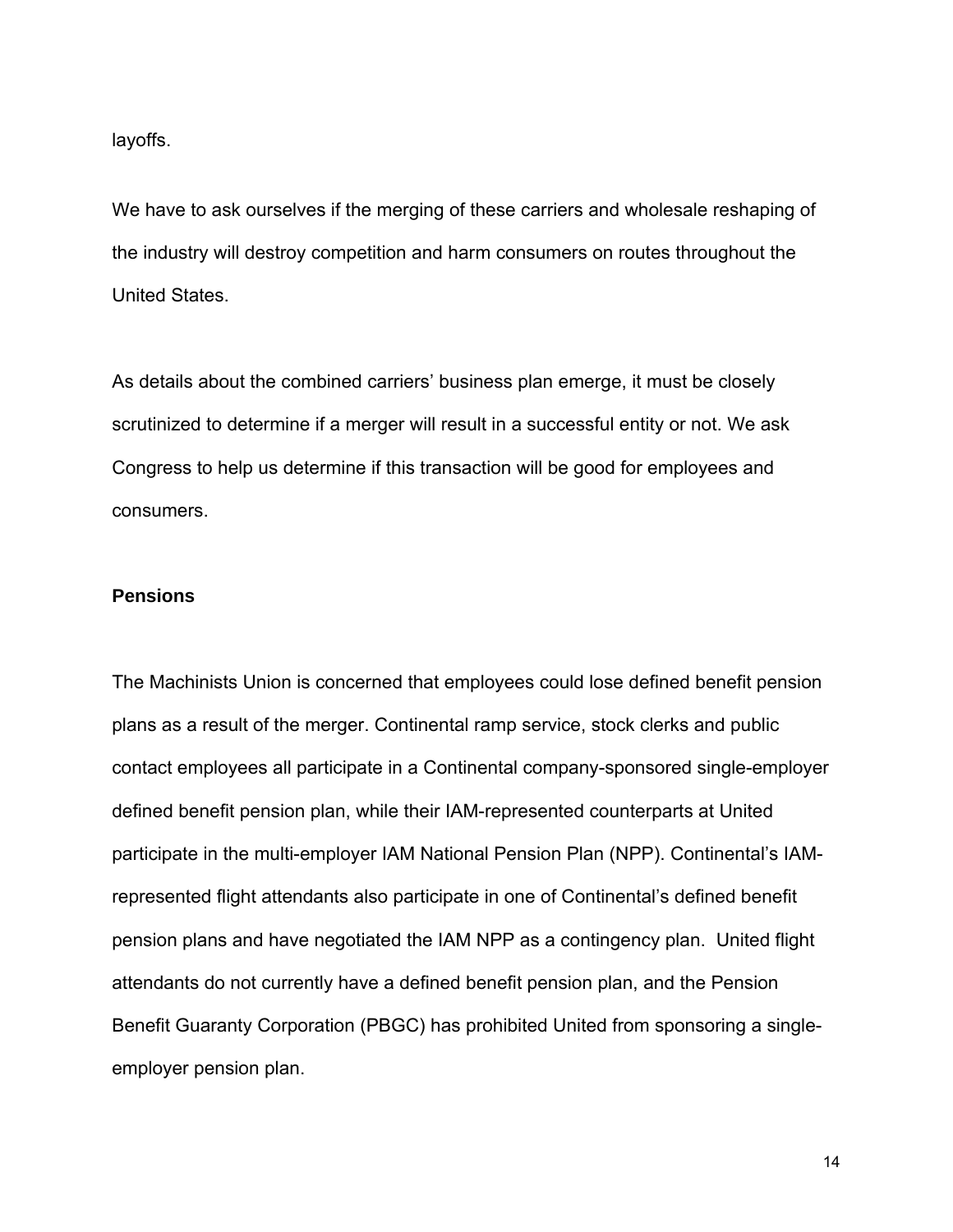The IAM believes that all employees deserve defined benefit pension plans. The carriers acknowledged that harmonizing pensions would be a complex issue, and although they have given it much thought, they did not know how it would be resolved.

In spite of United abandoning its pension obligations in bankruptcy, the IAM fought hard and ensured our members would have a replacement defined benefit plan. Just as we did in United's bankruptcy, the IAM will not allow our members' retirement security to become a causality of this merger.

# **Collective Bargaining**

The Machinists Union is currently in contract negotiations for all eight classifications where we have members at the two carriers - seven at United plus Continental flight attendants. United negotiations have been ongoing for more than a year, and bargaining with Continental began late in 2009.

Regulatory and shareholder approval are far from certain at this point, and the Machinists Union is committed to negotiating new agreements to cover our members at each airline. It is premature for anyone to talk about combining the carriers' employees, and each airline must recognize their responsibility to continue bargaining in good faith.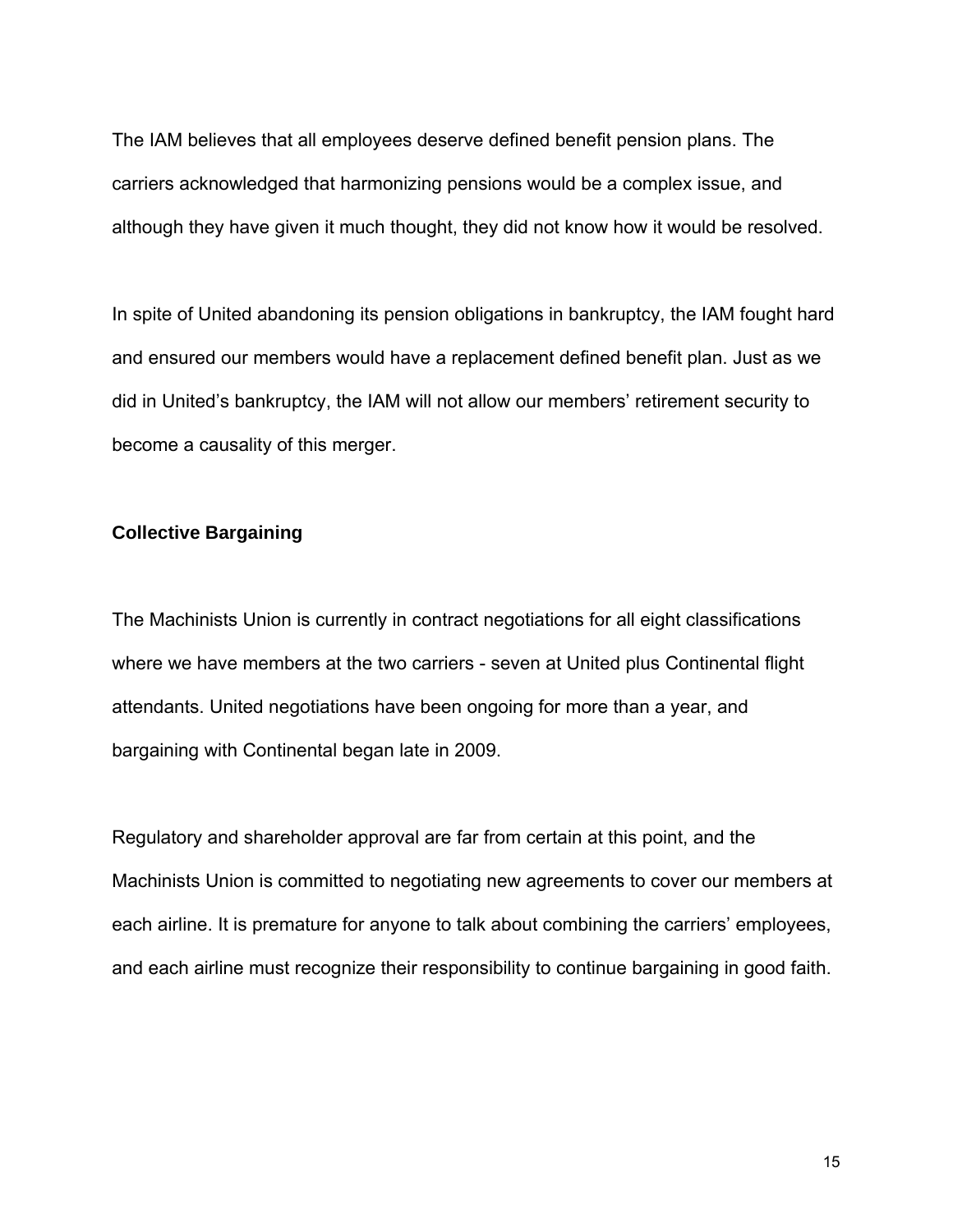### **Seniority**

Seniority integration is always a major concern in mergers. Although airlines often promise fair and equitable integration of seniority, fair and equitable is a very subjective term and should not be left up to the carriers to decide. Some past mergers have resulted in employees losing decades of seniority – I am one of them. My seniority date was changed from 1975 to 2001 after American Airlines purchased TWA's assets in bankruptcy.

Continental Airlines is the product of many past mergers in the wake of deregulation, and in some cases seniority was integrated unilaterally by the then Frank Lorenzo-led carrier. The Machinists will ensure seniority is protected in this merger, but again, this is an issue to be addressed after representation issues are resolved. At the IAM's insistence, both airlines have agreed not to engage in workgroup integration discussions until representation issues are resolved.

#### **History of Sacrifice**

United Airlines employees have suffered greatly through the carrier's bankruptcy, the longest and most expensive airline bankruptcy in history.

Immediately after its Chapter 11 filing, United Airlines asked a bankruptcy judge to impose 14% "emergency" pay cuts on IAM members. More long-term cuts in pay and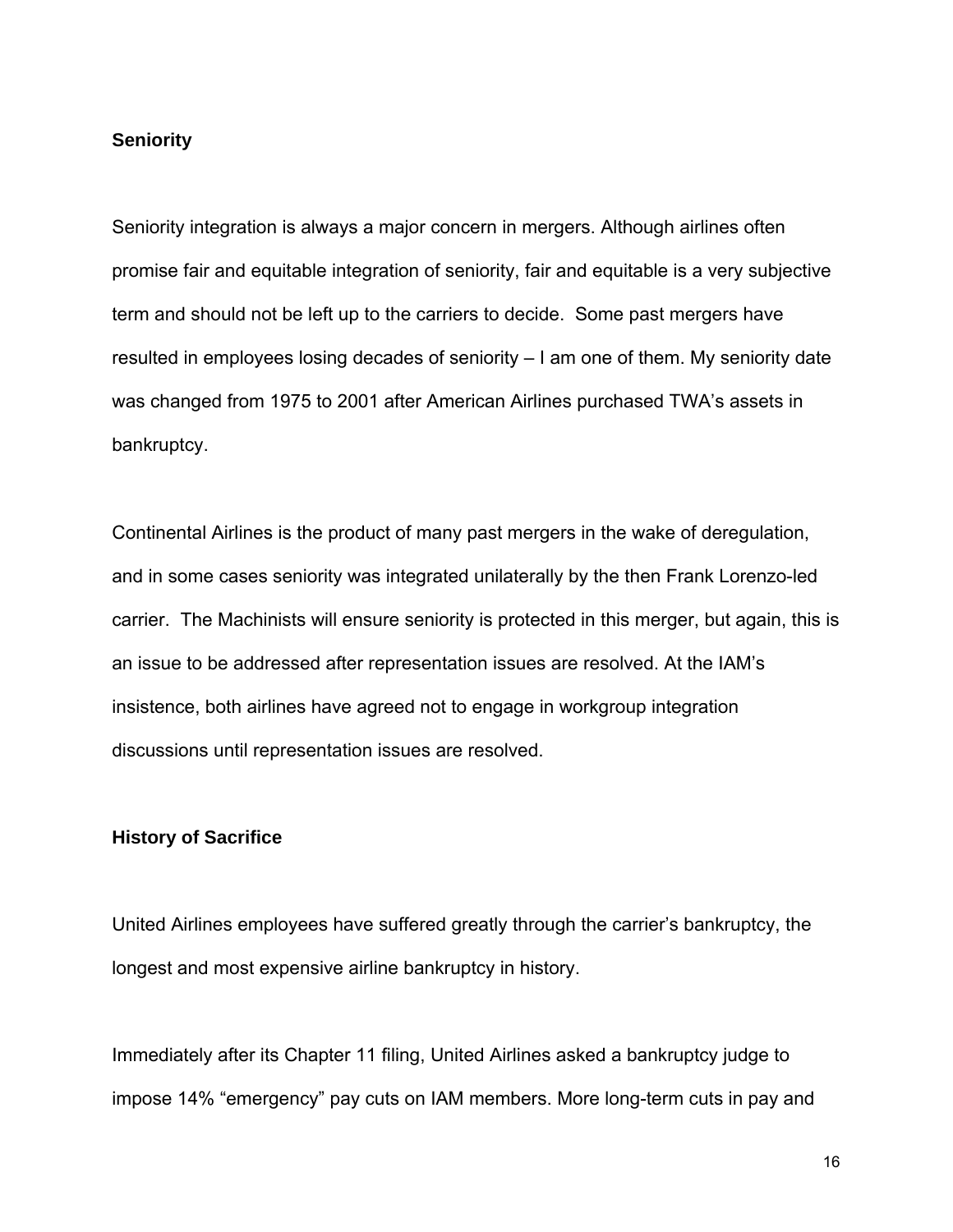benefits cost IAM members \$460 million a year (or \$2.644 billion over the life of the agreement). United then took steps to cut health benefits for existing retirees and filed a motion in court to ask a judge to impose further cuts if agreements could not be reached with the retirees' representatives

In the summer of 2004 United ceased funding its pension plans, the first in a series of steps which ultimately led to the termination of its company-sponsored pension plans.

In January 2005, United once again sought and received "emergency" pay cuts from the bankruptcy court - this time it was 11%. Six months later IAM members gave up another \$176 million a year to save United. Savings attributable to the termination of IAM member's pensions saved United an additional \$217 million a year.

In total, IAM members were forced to sacrifice more than \$4.6 billion for United Airlines. United employees have been subsidizing the airline since 2003, and each day without a new contract that sacrifice continues.

Continental Airlines' employees also sacrificed more the \$500 million a year to keep their airline out of bankruptcy during their last round of collective bargaining.

So, employees have the right to question the motives behind this merger and fear they would be forced to subsidize it.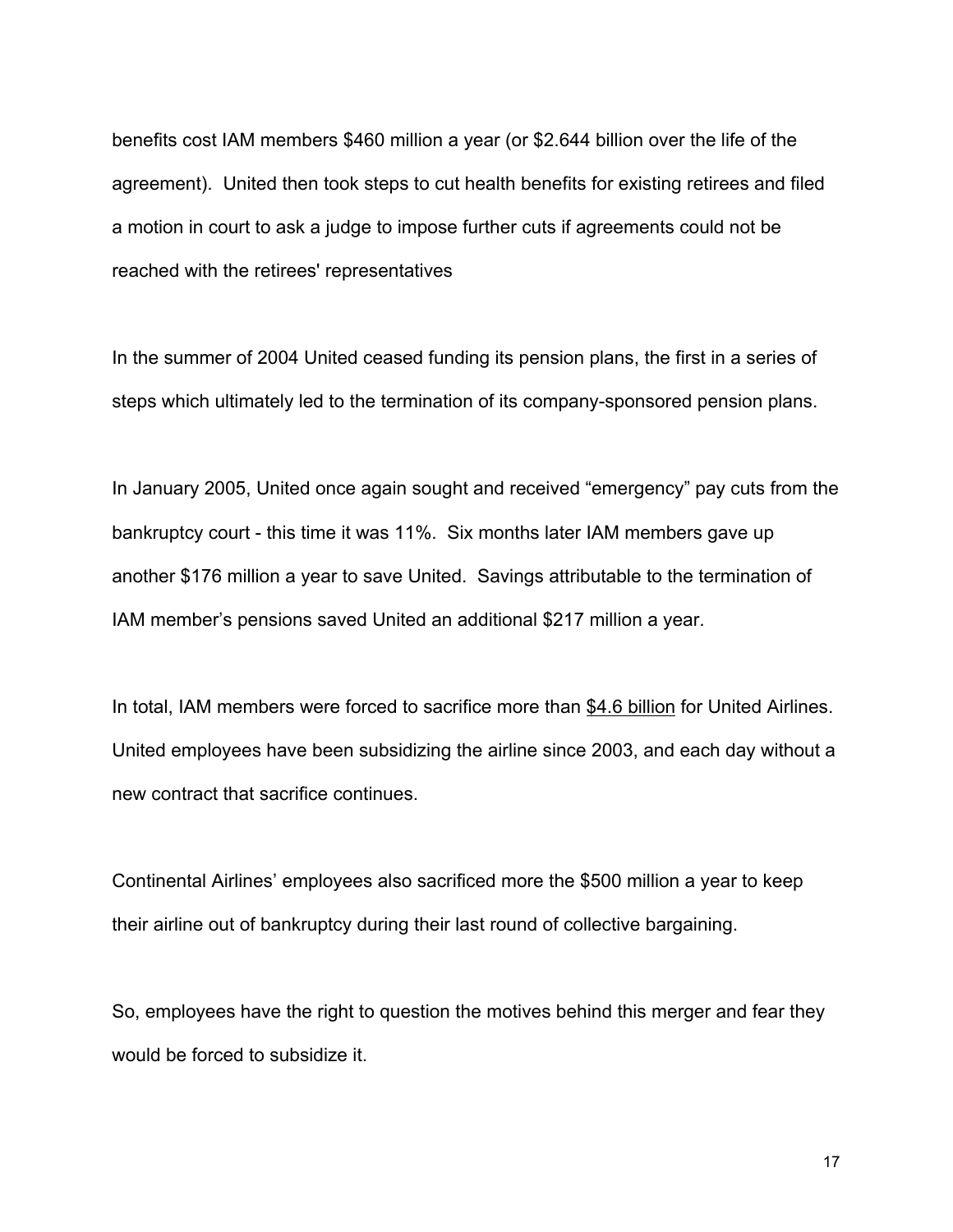# **Conclusion**

The business plan for the proposed airline must receive close scrutiny. The IAM is concerned that the new entity may be too big to succeed without some form of industry re-regulation, and failure of such a large entity could be disastrous to employees, the industry and the general economy.

As this merger proposal moves forward, the Machinists Union asks regulators to take the merger's impact on employees into consideration. A combined carrier must offer employees more stability and opportunity than are available at the two independent airlines. The merger cannot be at the expense of workers who have already sacrificed to keep their airlines aloft. United and Continental employees did not accept job cuts and wages and benefit changes when their employers restructured just to lose out again in a merger.

The Machinists Union believes that airline mergers should have conditions, including requirements that protect employees, consumers and taxpayers – all of whom have been hurt by this unregulated industry. Employees must have their jobs, wages, benefits and pensions protected. If the architects of a merger can guarantee themselves bonuses and lucrative severance packages, then they can do the same for front-line employees. All cities that the airlines currently serve, not just profitable ones, must continue to be served. Pension obligations should be upheld in mergers, and consolidation should not be a vehicle for airlines to dump their pensions on the PBGC.